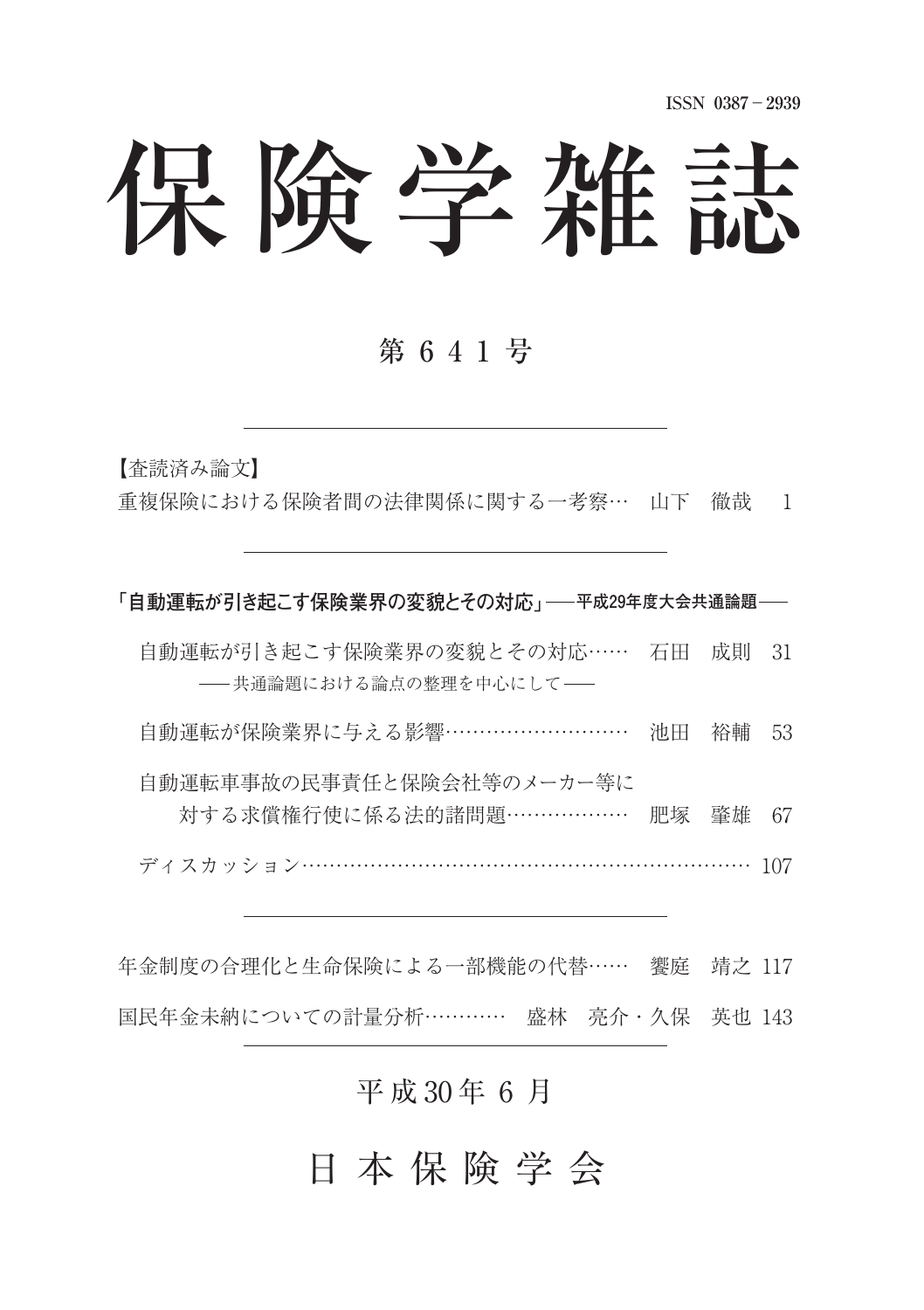| 保 険 学 雑 誌                                                                                                  |                                     |
|------------------------------------------------------------------------------------------------------------|-------------------------------------|
| 第 641 号                                                                                                    |                                     |
| 平成30年 6 月30日<br>- 発行                                                                                       |                                     |
|                                                                                                            | 《非壳品》                               |
| 編集委員<br>浜<br>中<br>石田成<br>TП<br>下典                                                                          | 降<br>則<br>河本淳孝<br>澤本百合<br>安井敏晃<br>孝 |
| 編 集 兼<br>本保険学会<br>Ħ<br>発行者                                                                                 |                                     |
| 東京都千代田区丸の内3-4-1 新国際ビル3階<br>$\overline{3}100-0005$<br>公益財団法人生命保険文化センター内                                     |                                     |
| 本保険学会<br>発 行 所<br>Ħ                                                                                        |                                     |
| 35100-0005 東京都千代田区丸の内3-4-1 新国際ビル3階<br>公益財団法人生命保険文化センター内<br>話 $(03)5218 - 5225$<br>雷<br>振替口座 00160-8-607601 |                                     |

印刷所 株式会社 松 涛 企 画 〠102-0074 千代田区九段南 3 - 2 - 2